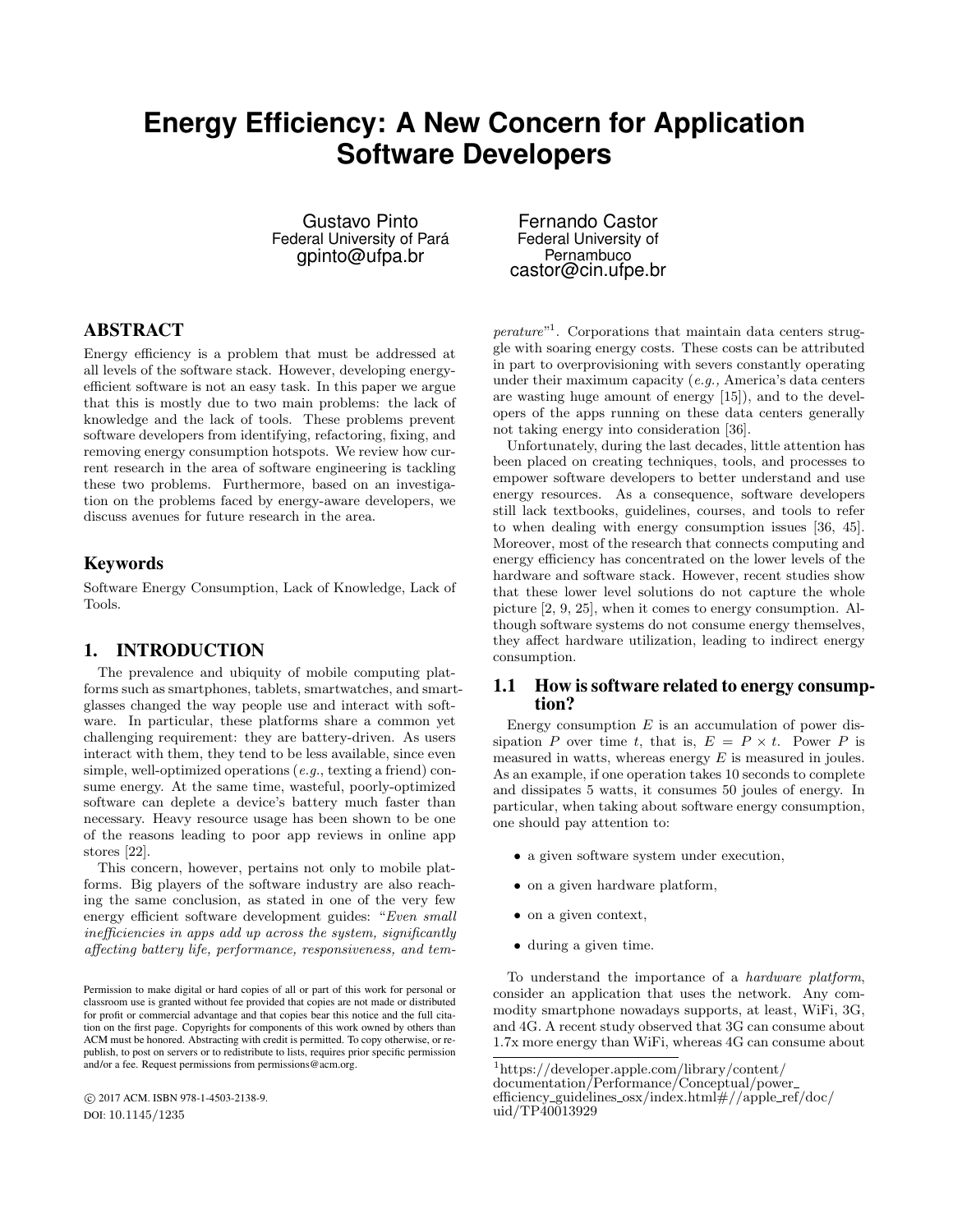1.3x more energy than 3G, while performing the same task, on the same hardware platform [23].

Context also plays a key role, since the way software is built and used has a critical influence on energy consumption. For instance, software can stress energy consumption on CPUs, when performing CPU-intensive computations [46], on DRAMs, when performing random accesses to data structures [34], on networks, when running several HTTP requests [28, 9], and on displays, when using lighter backgrounds [29, 32] or playing videos.

Finally, time plays a key role in this equation, A common misconception among developers is that reducing execution time also reduces energy consumption  $[45, 36]$ , the t of the equation. However, chances are that this reduction in execution time might increase the number of CPU cycles (e.g., using multi-core CPUs) and, therefore, the number of context switches. This, in turn, might increase the P of the equation, impacting the resulting energy consumption.

# 1.2 Software engineering meets energy consumption

While the strategy of leaving the energy consumption optimization problem to the lower-level layers has been successful, recent studies show that even better energy savings can be achieved by empowering and encouraging software developers to participate in the process [23, 34, 42, 9]. However, the application level, which is the focus of most mainstream software being developed these days, has been the target of few studies.

This lack of studies was observed in a recent paper [48], where the authors surveyed the papers published during a period of 10 years in top software engineering venues, and found only 20 research papers that have "power" or "energy" on their titles or abstracts. More interestingly, however, the authors observed that none of them were published before 2012. In 2012, 3 papers were published, whereas 6 papers were published in 2013 and 11 papers in 2014. That shows the emerging character of the field.

The need for studies that focus on the higher levels of the software stack is important from at least two important perspectives:

- Software engineer's perspective. Battery usage is a key factor for adopting and evaluating mobile applications. Users of an energy-inefficient app might review it badly, encouraging other users not to use it. This can negatively impact the app's revenue.
- End user's perspective. The last mile in energy efficiency comes from the choices of end-users. To make better choices, and further minimize energy consumption, end users should be aware of the different energy characteristics of software applications that serve the same purpose.

This paper. This paper is a review of the most prominent software engineering approaches for writing, maintaining, and evolving energy-efficient software applications. We organize the contributions according to the Guide to the Software Engineering Body of Knowledge (SWEBOK) [1], a common practice in software engineering studies (e.g., [39]). When conducing such review, we found that the literature does not cover well certain areas of the SWEBOK. For these cases, we share our visions of possible research avenues that energy-aware researchers can follow to reduce this gap.

The rest of the paper is organized as follows: Section 2 unveils the perceptions of mobile developers when dealing with energy consumption issues, scratching their problems and possible solutions. Section 3 acknowledges that most of the energy-related problems, in fact, can be reduced to two main problems: the lack of knowledge and the lack of tools. Section 4 surveys recent literature to understand how software engineering researchers are tackling these two problems. Section 5 concludes this work.

## 2. A FORMATIVE STUDY

Energy consumption issues are now knocking on the door of application software developers. To shed light on this matter, similarly to Pang *et al.* [42], we conducted a survey with software developers to understand their perceptions about software energy consumption issues. Differently from this previous paper, which surveyed a wide range of software developers, our target population is more focused and consists of 62 software developers who have performed at least one commit to a mobile open-source application.

Among the respondents, 68.75% have more than 8 years of software development experience, 57.81% have more than 2 years of mobile development experience, and 77.41% have more than 2 years of open-source development experience. The majority of them (57.8%) are source code contributors or project owners (35.9%). More interestingly, 70.31% of the respondents agree that energy consumption could be an issue in their mobile applications. Also, 37 respondents have already faced energy-related problems, as a respondent said: "We have a limited energy envelope for the whole system and we must make sure even our power hungry components don't cause the system to go beyond this limit". Also, some respondents are aware that energy inefficiencies can impact on app popularity and, therefore, revenue: "Users will leave bad reviews if you drain the battery".

When asked if they found the root cause for the energyrelated problems, 50% of the respondents did not answer. For those who answered, background activities, GPS, and unnecessary resource usage are among the recurring answers. Interestingly, these problems were also observed in other studies [45, 36]. However, 31.81% of the respondents did not observe any significant improvement in energy consumption after applying their solutions. For those who observed an improvement, only 5 of them made use of specialized tools. The majority of them have the perception of an improvement, e.g.: "The battery is lasting longer", "Less heat from device", or "I really do not measure before and after. It's just a perception". When we asked where they find reliable information about what solutions can be used to save energy, 7 of them refer to the official documentation, 5 of them use StackOverflow, and 5 use other channels (blogs, youtube, open-source repositories). Unfortunately, the solutions described in such sources of documentation often are not supported by empirical evidence [45, 38]. To make the matter worse, two respondents rely on "Trial and error", which is far from being accurate.

Moreover, 67% of the respondents said that energy-related features are "important" or "very important" to have in wellknown IDEs. Only 8 of the overall respondents have actually used software energy consumption tools. Respondents said that the most important energy-related features to have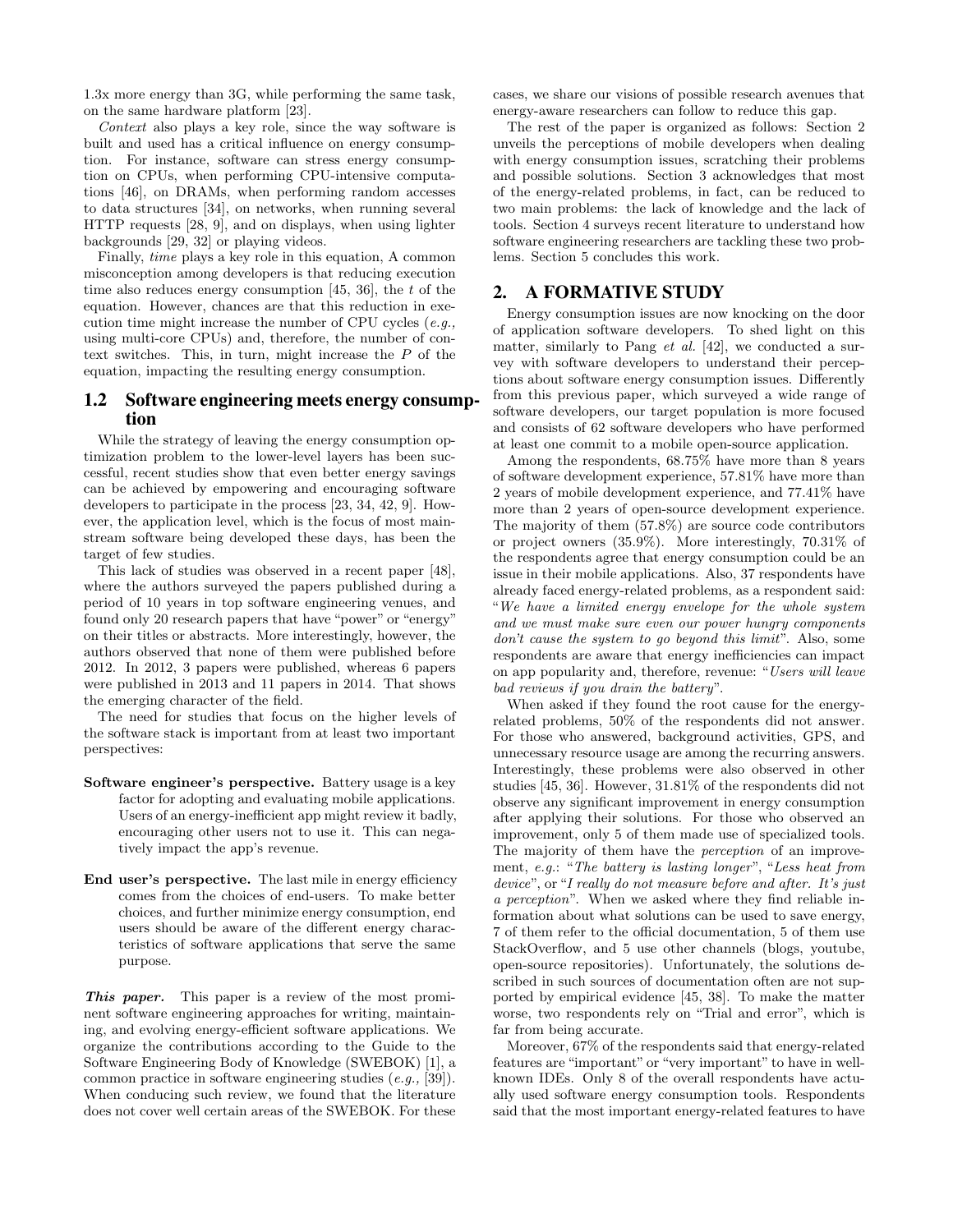in well-known IDEs are profiling tools (16 answers), varying from CPU, network, method, wakelocks, thread, and live profile. Indeed, one respondent synthesize that wellknown IDEs, such as Android Studio, lack these features: "Android Studio needs a good energy profiler to check the Android power consumption from all power consumers (radios, CPU, memory, storage, everything)." These results not only corroborate with the findings of Pang *et al.* [42], but also reinforce that application-level energy management is in high demand among application software developers, although better support is urgently needed.

We also asked five leading researchers in the area of Software Energy Consumption what are, on their opinions, the most significant contributions and biggest open challenges in this area. All the researchers agreed that tool support is still lacking when it comes to energy measurement, reengineering, refactoring, and other related activities. Even though there is a recent interest from IDE builders to provide an energy consumption perspective of the software systems under development<sup>2</sup>, this finding suggests that there is much to do still.

## 3. ENERGY-RELATED PROBLEMS

As observed in our formative study, software developers currently have to rely on Q&A websites, blog posts, or youtube videos when trying to optimize energy consumption, which are anecdotal, not supported by empirical evidence, or even incorrect [24, 36]. The consequence of the lack of appropriate textbooks, guidelines, and cookbooks for green software development is the Lack of knowledge on how to write, maintain, and evolve energy-efficient software applications. Furthermore, our respondents also mentioned that they believe that energy-related features are very important to have in well-known IDEs. In particular, energy profiling techniques can be very helpful. This lack of energyrelated features incurs in the Lack of tools to find, refactor, and fix energy-inefficient code.

The lack of knowledge and the lack of tools to write energyefficient software is also discussed in the literature. For instance, Pinto et al. [45] noticed that a common misconception is to confuse concepts such as "power" and "energy". Manotas et al. [36] observed that developers believe in panaceas, that is, solutions that are presented as universal but, in fact, only work in specific contexts. For instance, while one developer suggested "offloading computation to the cloud" as a way to improve energy consumption, another developer mentioned "decreased radio use increases battery life". As a result, developers should consider the underlying thresholds to take proper advantage of each solution. These are examples of lack of knowledge. To further complicate matters, optimizing performance does not always help to save energy [25, 26, 31, 46]. Thus, the extensive performance textbooks and guidelines are not always useful.

The aforementioned lack of knowledge is intrinsically connected to the lack of tools. Moura et al. [38] observed that energy-aware developers often employ low-level solutions that sometimes result in hard-to-detect correctness problems. The following commit message provides an example of a correctness problem: "Disable Auto Power Sav-

ing when resetting the modem. This can cause several bugs with serial communication<sup>3</sup>. High-level energy saving tools might be useful in mitigating this problem. In addition, Pang et al. [42] found that 88% of the respondents of their survey do not know what tool they can use to measure the energy consumption of their software. These are examples of lack of tools. Although software energy consumption tools do exist, they have yet-to-be-addressed limitations:

- They require an in-depth knowledge of low-level implementation details and programmers under time pressure have little chance to learn how to use them;
- They do not provide direct guidance on energy optimization, i.e., bridging the gap between understanding where energy is consumed and understanding how the code can be modified in order to reduce energy consumption.

The next section discusses how current software engineering research is addressing these two key problems.

## 4. ENERGY-RELATED SOLUTIONS

Since there is no single solution for conserving energy, we organize the contributions in terms of the topics of the SWE-BOK [1], a common practice in software engineering studies (e.g., [39]). Although energy consumption can be related to any software engineering topic, we chose to focus only on topics directly related to software coding, since (1) it is one of the main activities of software developers, and (2) it is the target of most of the recent research contributions. Therefore, we do not cover the following topics: software configuration management, software engineering management, software engineering process, and software requirements.

#### 4.1 Software Tools & Methods

We organize our discussion of software engineering tools and methods in terms of enhancement methods, measurement tools, and static analysis tools.

Enhancement methods. These methods refer to energy saving techniques that developers can use, even though they have no prior knowledge of the application domain. For instance, software developers often leverage modern CPUs to dynamically change their operating frequencies, thus reducing power dissipation [38]. However, when applying this technique, software developers should use low-level system interfaces, which are error-prone and platform dependent. Notwithstanding, blindly downscaling CPU frequency might increase energy consumption while reducing performance [34, 20]. This is an important example of the lack of tools. To mitigate this problem, novel approaches are based on dynamic adaptation through an energy profiler module, energy policies, and energy adaptation APIs [49, 50]. The energy profiler module can recognize the system states and estimate the energy potentially demanded by an application.

Another example is method reallocation [10], which refers to the analysis of a software system considering all the levels of the stack (e.g., kernel, library, and source code level), and reorganizing the classes and methods through the levels of the stack, in a way in which they can be placed in the level where the energy consumption is minimal. As a limitation, this technique can be utilized only if the operating system

 $^2$ https://developer.apple.com/library/ios/documentation/ Performance/Conceptual/EnergyGuide-iOS/ MonitorEnergyWithXcode.html

<sup>3</sup>https://github.com/alobo/SerialGSM/commit/c616b950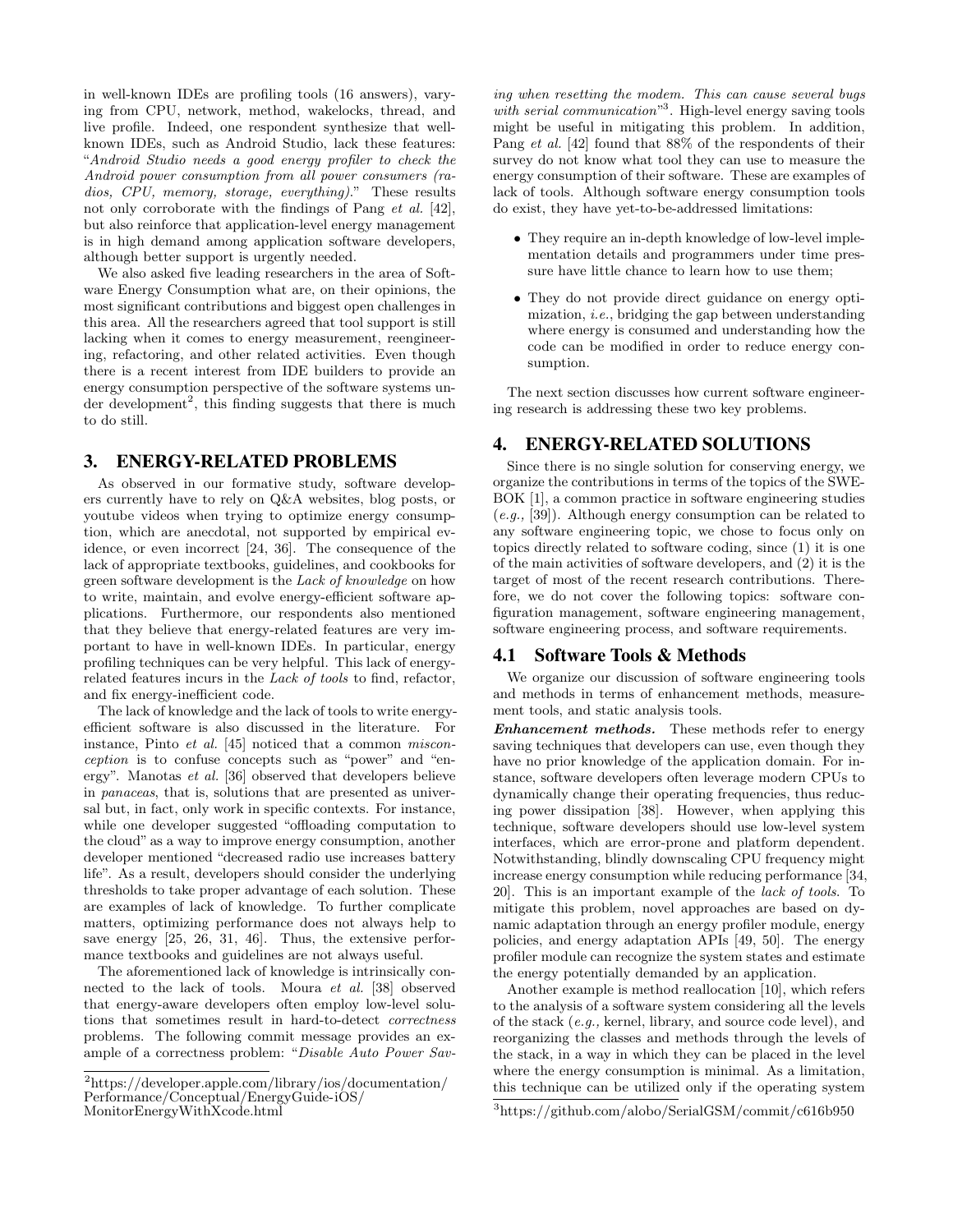and the software development environment allow application software developers to go through the different levels  $(e.g., from source code level to kernel level). In a similar$ strategy, cloud offloading [23] is a technique in which heavy computations are sent to a remote computer; after the remote execution the result is sent back to the local machine. This approach aims to re-organize the implementation of the system at the source code level, thus saving energy by minimizing processing. Interestingly, when we asked if the respondents found any solution to overcome the energy-related problems, one of the respondents said that "Offload intensive work to workers in the cloud." However, this technique is only effective if the savings can compensate the extra energy toll required to send a computation through a network. Therefore, trade-offs exist and, as we have discussed in Section 1.1, different components have different energy usage characteristics.

Measurement tools. Some measurement tools include methods that use data collected from different system interfaces to assess the energy consumption at the application level. One example is the Running Average Power Limit (RAPL). This module enables architectures monitor energy consumption and store it in Machine-Specific Registers (MSRs<sup>4</sup>). Several energy-consumption studies are based on this module (e.g., [30, 34, 47]). With such techniques, it is possible to profile a system and analyze, for instance, what are the system calls that have a major contribution to power dissipation [10, 34]. System calls, in particular, are being actively used for predicting and estimating energy consumption of a software system [3, 2, 8].

Other tools leverage energy models. This strategy utilizes a model developed by physically measuring the energy consumption of a device [17, 23, 26]. Energy models have a higher level of confidence only when approximating the energy consumption on the hardware based on which the model was created. Other hardware architectures can only consider the model as a rough estimation.

Although there are already some software tools for energy measurement  $(e.g., [26, 17])$ , such tools have well-known drawbacks. First, energy measurement tools may pay an additional overhead on energy consumption, mostly due to the sampling mechanism. Data acquisition  $(i.e., sampling)$ is the result of the process of acquiring information from the surrounding environment, processing the data, and sending it to another collection point to be consumed. Therefore, sampling techniques might impact energy consumption. This poses a challenge, since a recent study provides evidence that a high sampling rate is necessary to obtain reliable information [51]. Even though this problem can be circumvented by employing software-based measurement approaches [34], these approaches are often regarded as less rigorous than hardware-based ones.

Second, hardware- and software-based approaches often do not provide the granularity level that application software developers are interested in [45, 36]. For instance, there is no tool support to measure energy consumption per thread per system module. It is difficult to link the energy measurements across the running threads with finegrained events that happen during program execution, such as method calls. To make matters worse, the tail energy – i.e., the high power state that remains long after the usage of a hardware component, such as the GPS [26] – should be taken into consideration, even in the presence of context switches. As a result, there is a mismatch between the noise introduced by coarse-grained measurements and the tiny energy impact of methods calls. Still, in our survey, 11 respondents mentioned that measurement tools are among the most important energy-related features to have available in well-known IDEs.

Static Analysis tools. One of the main challenges of software energy consumption research is to bring analysis to the static level. Currently, software energy consumption instrumentation can only be conducted at runtime. This approach has several limitations, such as sophisticated (and expensive) hardware equipments [46] or applicability only to specific hardware configurations [34]. This fact has the potential of limiting the usability of software energy consumption tools.

Although there are few studies in this direction  $(e.g., a$ static analysis technique for estimating the energy consumption of embedded programs [33]), these tools (1) often combine static analysis with dynamic analysis techniques  $(e.g., [26,$ 28]), which makes them hardware-dependent, and (2) do not exhibit maturity, nor the breadth of scope necessary for use in real software development. One of the main challenges for deriving static analysis tools for energy consumption is the need for a body of knowledge on how language constructs and design decisions impact energy consumption. Due to the emerging character of the field [48], we believe that new empirical energy consumption studies will be conducted in the following years, which in turn will help researchers to create such static analysis tools.

#### 4.2 Software Maintenance

We organize our discussion of software maintenance in terms of refactoring, reengineering, and visualization.

Refactoring. Refactoring tools can take advantage of cuttingedge research and incorporate such knowledge into refactoring engines. However, as a researcher respondent said, "There is a lot of work showing how different programming styles, techniques, structures influence the consumption, but there is still no real cataloging [..] based on these concrete software practices". Although researchers have been speculating on this subject during the last years [14], to the best of our knowledge, there is only a handful of studies that deals with the problem of introducing novel refactoring tools for improving the energy efficiency of a software system [5, 12]. In one of these studies, the authors present a set of energyefficiency guidelines that are specifically tailored for Android apps, such as location updates and resource leaks. When applied, the authors observed improvements of up to 29% of the overall energy consumption.

This lack of contributions is not related to a lack of opportunities, though. As mentioned before, there are several opportunities for application software developers to save energy by refactoring existing systems [19, 48]. As two examples, Pinto et al. [47] observed that just updating from Hashtable to ConcurrentHashMap in a Java program can yield a 3.5x energy savings. In particular, this transformation yields a 1.4x and a 9.2x energy savings in CPU and DRAM, respectively. As another example, Pathak *et al.* [43] observed that I/O operations consume more energy partly because of the tail energy phenomenon. According to the authors, this tail energy leak can be mitigated by bundling

<sup>4</sup>https://01.org/msr-tools/overview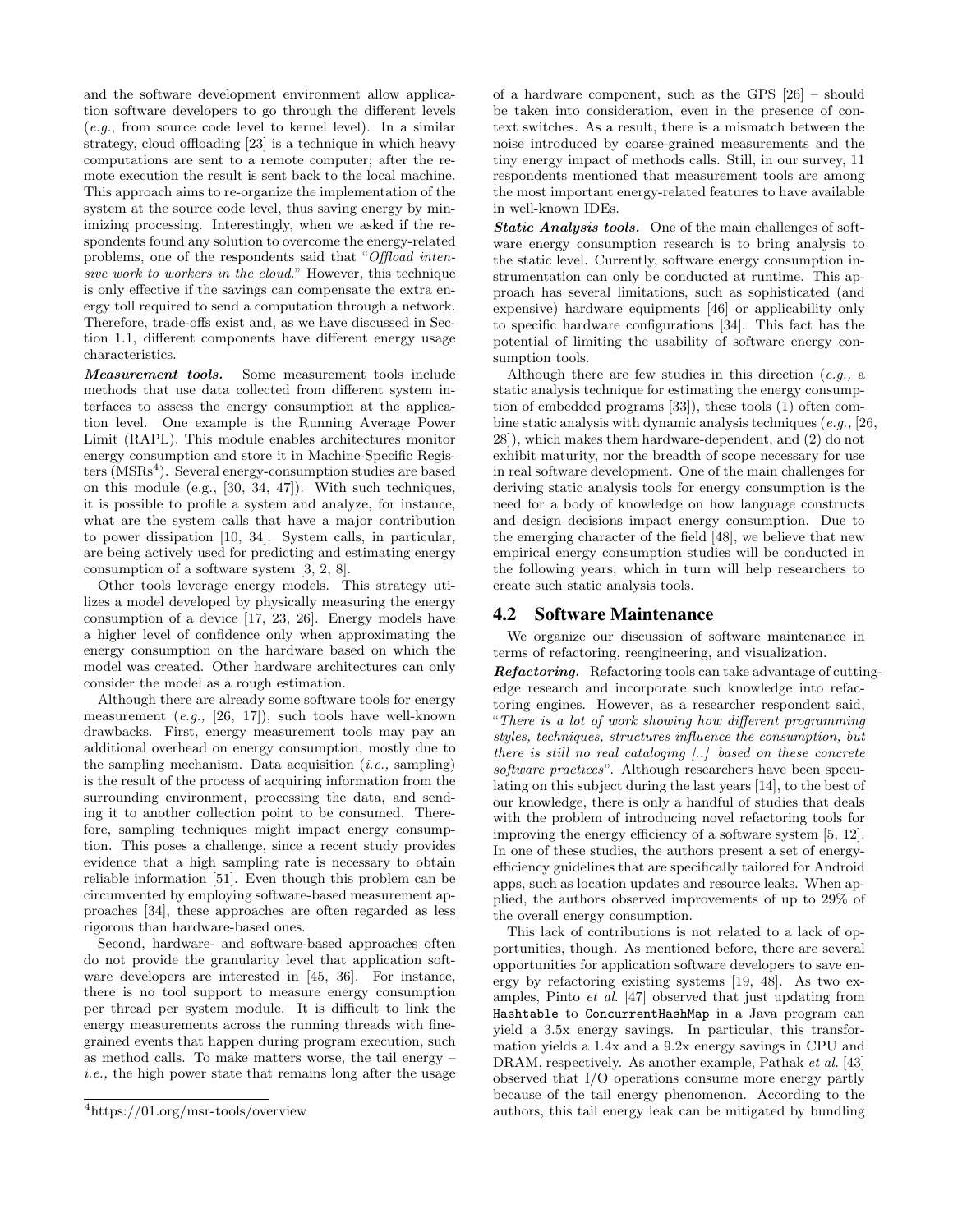I/O operations together. These results have a clear implication: Tools to aid developers in quickly refactoring programs can be useful if energy is important.

Reengineering. Differently from Refactoring tools, which are more localized, reengineering efforts can be broader in scope and have a systemwide impact on the structure of an application. As mentioned, method reallocation [10] and method offloading [23] are two common strategies to implement reenginering energy-aware methods. This is corroborated by the work of Othman *et al.*, which found that up to 20% energy savings can be achieved by uploading tasks from mobile devices to fixed servers [41]. Using a different strategy, Manotas et al. [37] proposed SEEDS, a general decisionmaking framework for optimizing software energy consumption. The SEEDS framework can identify energy-inefficient uses of Java collections, and automate the process of selecting more efficient ones. Along the same lines, Fernandes et al. [13] developed a tool that leverages static and dynamic analysis to recommend the most energy-efficient data structures. Search-based software engineering approaches were used to reengineer a software system in order to minimize energy usage [6], yielding an energy reduction of up to 25%. These approaches mitigate the problem of lack of tools.

Visualization. Visualization techniques are useful to support the understanding of software systems in order to discover and analyze their anomalies. Li et al. [26] proposed a technique that overlays energy consumption information with application's source code. This technique colors different amount of energy consumed in a given line of code — blue lines describe low energy consumption whereas red lines indicate high energy consumption. This visualization technique is fine-grained and works at the source code level. On the other hand, the study of Couto et al. [11] focuses on a coarser granularity: It identifies the energy consumption per method, and aggregates this energy in terms of classes, packages, and the whole software system. The result is presented in a sunburst diagram, which allows developers to easily and quickly identify the most energy inefficient parts of the code. These studies combine art and technology as a way to represent energy consumption. With a better understanding of the whole program energy behavior, such visualization techniques can be useful to mitigate both lack of knowledge and lack of tools.

#### 4.3 Software Design & Construction

Researchers have been studying different strategies for designing and constructing energy-efficient software [16, 25, 29, 31, 43]. These studies focus on understanding how a particular programming practice or design implementation might impact on energy consumption. To gain further confidence in the results, these studies often analyze dozens  $(e.g., [20]),$ or even hundreds (e.g., [25]), of software applications, and they mitigate the lack of knowledge by providing high-level guidelines for designing energy-efficient software. We organize our discussions of software design & construction in terms of mobile, network, data structures, and parallel programming techniques.

Mobile development. Linares-Vasquez et al. [31] investigated API calls that might cause high energy consumption. For example, they observed that the method Activity.findViewById, which is commonly used, is one of the most energy-consuming among the Android APIs. Similarly, Malik et al. [35] found that the BroadcastReceiver and the Location APIs are the most often discussed among Android energy questions on StackOverflow. Furthermore, since the display is one of the smartphone' most energyintensive components [7], Li et al. [29] discussed how to improve energy efficiency by favoring darker colors instead of lighter ones for smartphones with OLED displays. Using a search-based multi-objective approach, Linares-Vasquez et al. [32] automatically optimized energy consumption and contrast, while using consistent colors with respect to the original color palette. Oliveira Jr. et al. [19] analyzed the energy consumption of Android app development approaches, Java, JavaScript, and Java  $+ C++$ , in both benchmarks and real apps. In both scenarios it was observed that different approaches have different impacts on energy. In particular, combining different approaches can yield more than an order of magnitude energy savings in compute-intensive apps.

**Network usage.** Li et al. [25] analyzed more than  $400$ real-world Android apps, and found that an HTTP request is the most energy-consuming operation of the network. In a followup study, the same authors observed that bulking HTTP requests is a good practice for energy saving [28]. Also regarding HTTP usage, Chowdhury et al. [9] observed that HTTP/2 is more energy efficient than its predecessor, HTTP/1.1, for networks with higher Round Trip time (RTTs). Since most mobile apps use network [25], we expect more contributions on this direction. Besides of bulking requests, researchers can evaluate the benefits of, for instance, reducing transactions, compressing data, and appropriately handling errors to conserve energy.

Data Structures. The energy behavior of different data structures, one of the building blocks of computer programming, have been extensively studied in the last few years [47, 37, 16, 30]. Hasan and colleagues [16] investigated data structures grouped with three interfaces (List, Set, and Map). Among the findings, they found that the position where an element is inserted in a list can greatly impact energy consumption. Pinto *et al.* [47] studied the same group of interfaces, but focused on thread-safe data structures. They also observed that using a newer version of a thread-safe data structure can yield a 2.19x energy savings when compared to the old associative implementation. Lima et al. [30] studied the energy consumption of data structures in concurrent functional programs. Although they found that there is no clear universal winner, in certain circumstances, choosing one data sharing primitive (MVar) over another (TMVar) can yield 60% energy savings.

Parallel Programming. Parallel programming techniques have also been the subject of several studies. Pinto *et al.* [46] observed that a high-level, work-stealing parallel framework is more energy-friendly when performing fine-grained CPUintensive computations than a thread-based implementation. Still, Ribic and Liu proposed a set of runtime systems for improving the energy efficiency of fine-grained CPU-intensive computations [49, 50]. To better leverage the energy savings reported by these studies, we believe they can be integrated with well-known runtime systems, such as the Java Virtual Machine (JVM). If so, the whole chain of programming languages, software systems, and end-users that rely on the JVM can benefit from these findings.

Although these studies provide a comprehensive set of findings with practical and timely implications and can be useful to mitigate the problem of lack of knowledge, they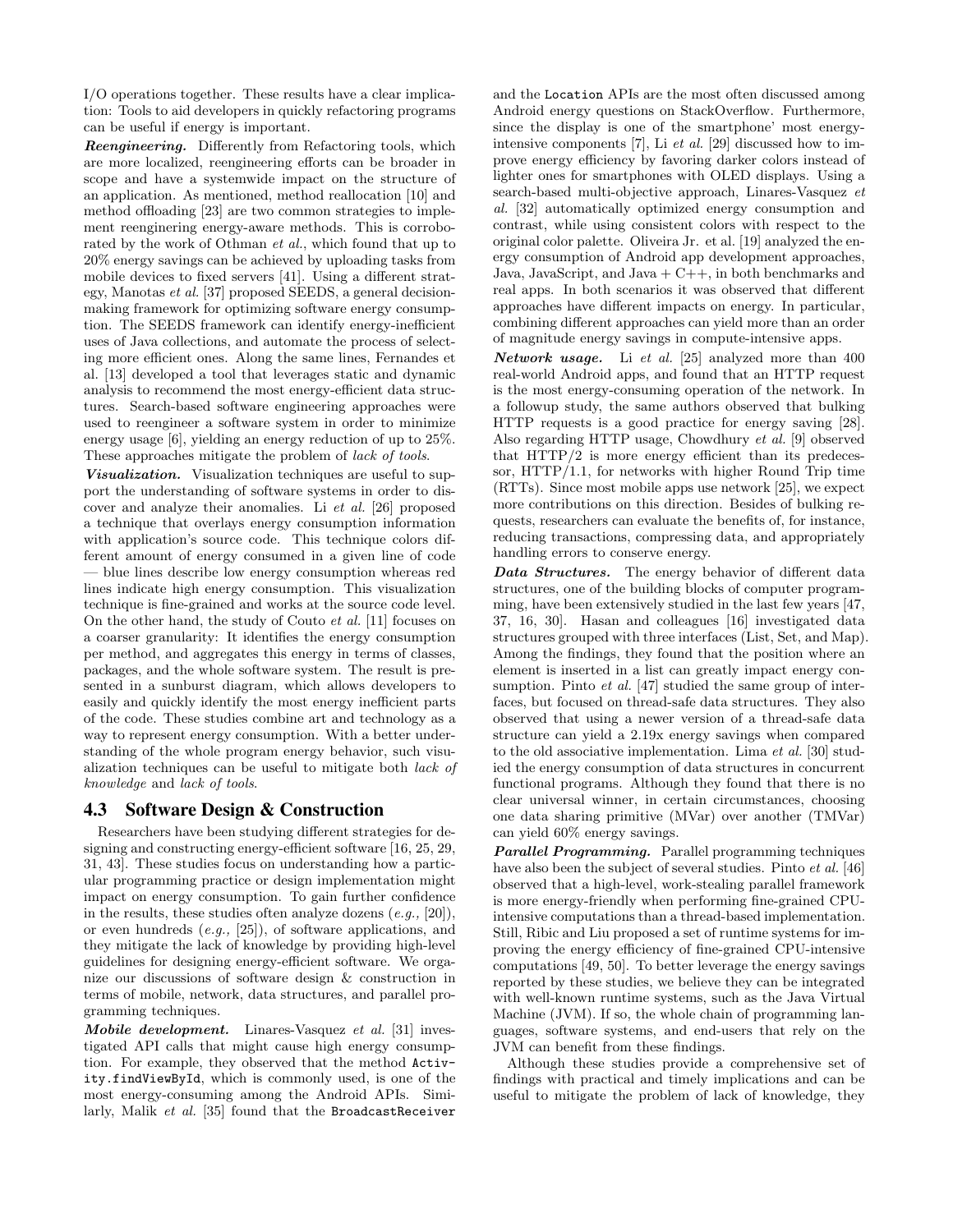are far from covering the whole spectrum of programming language constructs and libraries.

# 4.4 Software Quality & Testing

Here we organize our discussions in terms of software testing and software debugging techniques.

Software Testing. Although there are several studies aimed at characterizing energy bugs  $(e.g., [44])$ , there are relatively few studies that propose new energy-aware testing techniques [27, 18, 21]. Ding and colleagues [27] presented an energy-efficient testing suite minimization technique that can be used to perform post-deployment testing on embedded systems. Results suggest that the approach can promote a reduction of over 95% of the energy consumed by the original test suite. Similarly, Jabbarvand et al. [18] present another test suite minimization approach, but focusing on Android apps. The authors reported a reduction of, on average, 84%, while maintaining the effectiveness for revealing bugs. Kan [21] proposes a similar approach: To use DVFS to scale frequency down when running the test suites. Although some researchers argued that DVFS techniques can lead to increased energy consumption and performance loss [34], the authors showed that important energy savings can be achieved. Banerjee *et al.* [4] proposed a technique that generates test inputs that are likely to capture energy bugs. This technique focuses on creating tests that use I/O components, which are one of the primary sources of energy consumption in a smartphone [7, 43].

Followed by these promising initial results, we believe that new testing techniques will be evaluated in terms of energy consumption. At best, energy testing will become a research area. Several possible areas of interest can be envisioned. One of them is what we call "green assertions", that is, the possibility to define an energy budget where the test case asserts whether the computation satisfies that budget. The test fails if the energy consumed is greater than the suggested budget. For instance, the code snippet double max-Energy = 200; assertTrue(render(), expected, maxEnergy); defines that the render() method should consume, at most, 200 Joules. This technique can be further improved to cover additional hardware characteristics, for instance, asserting whether the computation consumes 100 Joules due to network communication or 50 Joules due to the CPU.

Software Debugging. Practitioners commonly use debugging tools to catch bugs in program formulation. However, debugging an energy-inefficient piece of code is more challenging than traditional debugging because such inefficiencies depend on the contextual information about where a program is running, such as the state of the hardware devices. In this regard, Banerjee and colleagues [5] propose a framework for debugging energy consumption-related field failures in mobile apps. The authors found that tool support could localize energy bugs in a short amount of time, even for non-trivial Android apps. The authors observed energy savings of up to 29% after patching the energy bug. Pathak et al. [43] propose eprof, a fine-grained profiling energy consumption technique for applications running on smartphones. Similar to the work of Banerjee and colleagues [4], Pathak et al. focus on understanding and monitoring system calls that are related to I/O operations. As a results, they found that most of the energy consumed in free apps is related to third-party advertisement modules (which can be responsible for up to 75% of the overall energy consumed by an app). Using a collaborative black-box approach, Oliner et al [40] propose a method for diagnosing anomalies, estimating their severity, and identifing the device features that lead to the anomaly. Using feedback received by the proposed tool, end users improved their battery life by 21%.

We believe that debugging tools will have the capability of inspecting the energy consumption of fine-grained program constructs during runtime, as well as their common ability to identify which value was attributed to a given variable. Debugging tools can go further and highlight the CPUintensive lines of code, or the memory-intensive methods, in a way that developers can refactor them in an energy-savvy manner. Novel energy-related testing and debugging tools can mitigate the lack of tools.

# 5. CONCLUSIONS

Energy consumption is a ubiquitous problem and the years to come will require developers to be even more aware of it. However, developers currently do not fully understand how to write, maintain, and evolve energy-efficient software systems. In this study we suggest that this is primarily due to two problems: the lack of knowledge and the lack of tools. With these problems in mind, this paper reviews most of the recent energy-related contributions in the software engineering community. We discuss how software energy consumption research is evolving to mitigate these two problems and, when appropriate, we highlight key research gaps that need better attention.

## 6. REFERENCES

- [1] A. Abran, P. Bourque, R. Dupuis, and J. W. Moore, editors. Guide to the Software Engineering Body of Knowledge - SWEBOK. 2001.
- [2] K. Aggarwal, A. Hindle, and E. Stroulia. GreenAdvisor: A tool for analyzing the impact of software evolution on energy consumption. In ICSME, pages 311–320, Sept 2015.
- [3] K. Aggarwal, C. Zhang, J. C. Campbell, A. Hindle, and E. Stroulia. The power of system call traces: Predicting the software energy consumption impact of changes. In CASCON, pages 219–233, 2014.
- [4] A. Banerjee, L. K. Chong, S. Chattopadhyay, and A. Roychoudhury. Detecting energy bugs and hotspots in mobile apps. In ESEC/FSE, pages 588–598, 2014.
- [5] A. Banerjee and A. Roychoudhury. Automated re-factoring of android apps to enhance energy-efficiency. In MOBILESoft, pages 139–150, 2016.
- [6] B. R. Bruce, J. Petke, and M. Harman. Reducing energy consumption using genetic improvement. In GECCO, pages 1327–1334, 2015.
- [7] A. Carroll and G. Heiser. An analysis of power consumption in a smartphone. In USENIX, 2010.
- [8] S. A. Chowdhury and A. Hindle. Greenoracle: estimating software energy consumption with energy measurement corpora. In MSR, pages 49–60, 2016.
- [9] S. A. Chowdhury, V. Sapra, and A. Hindle. Client-side energy efficiency of HTTP/2 for web and mobile app developers. In SANER, pages 529–540, 2016.
- [10] L. Corral, A. B. Georgiev, A. Sillitti, and G. Succi. Method reallocation to reduce energy consumption: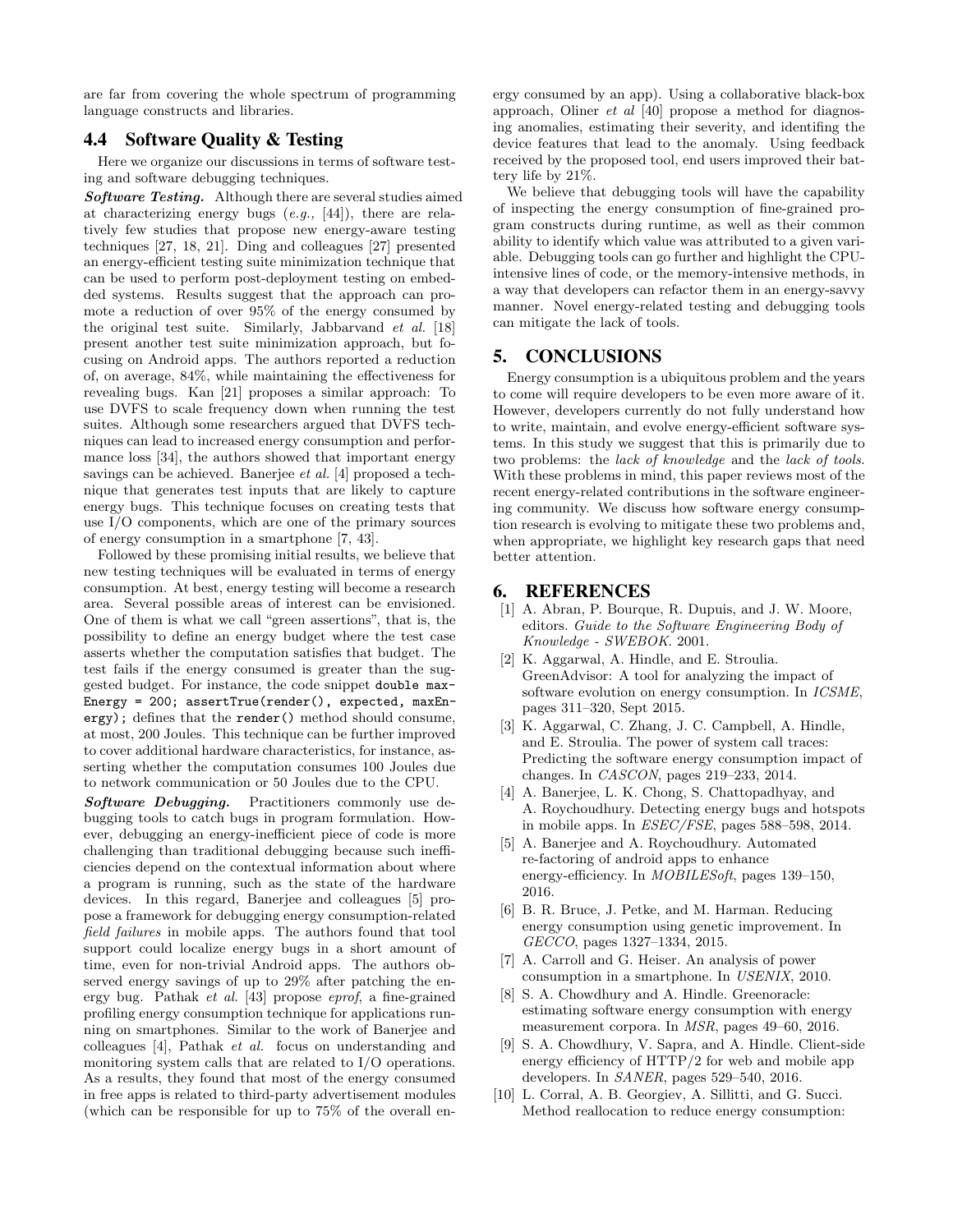an implementation in android OS. In SAC, pages 1213–1218, 2014.

- [11] M. Couto, T. Carção, J. Cunha, J. P. Fernandes, and J. Saraiva. Detecting anomalous energy consumption in android applications. In SBLP, pages 77–91, 2014.
- [12] L. Cruz, R. Abreu, and J.-N. Rouvignac. Leafactor: Improving energy efficiency of android apps via automatic refactoring. In IEEE/ACM International Conference on Mobile Software Engineering and Systems (MobileSoft), Buenos Aires, Argentina, 2017.
- [13] B. Fernandes, G. Pinto, and F. Castor. Assisting non-specialist developers to build energy-efficient software. In Proceedings of the Companion to the 39th International Conference on Software Engineering, Buenos Aires, Argentina, 2017.
- [14] S. Fraser, E. Murphy-Hill, W. Wild, J. Yoder, and B. Q. Zhu. Going green with refactoring: Sustaining the "worldwide virtual machine". In OOPSLA, pages 171–174, 2011.
- [15] E. Gelenbe and Y. Caseau. The impact of information technology on energy consumption and carbon emissions. Ubiquity, 2015(June):1:1–1:15, June 2015.
- [16] S. Hasan, Z. King, M. Hafiz, M. Sayagh, B. Adams, and A. Hindle. Energy profiles of java collections classes. In ICSE, pages 225–236, 2016.
- [17] A. Hindle, A. Wilson, K. Rasmussen, E. J. Barlow, J. C. Campbell, and S. Romansky. Greenminer: A hardware based mining software repositories software energy consumption framework. In MSR, pages 12–21, 2014.
- [18] R. Jabbarvand, A. Sadeghi, H. Bagheri, and S. Malek. Energy-aware test-suite minimization for android apps. In ISSTA, pages 425–436, 2016.
- [19] W. O. Jr., R. Oliveira, and F. Castor. A study on the energy consumption of android app development approaches. In Proceedings of the 14th International Conference on Mining Software Repositories, Buenos Aires, Argentina, 2017.
- [20] M. Kambadur and M. A. Kim. An experimental survey of energy management across the stack. In OOPSLA, pages 329–344, 2014.
- [21] E. Y. Y. Kan. Energy efficiency in testing and regression testing – a comparison of dvfs techniques. In Proceedings of the 2013 13th International Conference on Quality Software, QSIC '13, pages 280–283, 2013.
- [22] H. Khalid, E. Shihab, M. Nagappan, and A. E. Hassan. What do mobile app users complain about? IEEE Software, 32(3):70–77, 2015.
- [23] Y. Kwon and E. Tilevich. Reducing the energy consumption of mobile applications behind the scenes. In ICSM, pages 170–179, 2013.
- [24] D. Li and W. G. J. Halfond. An investigation into energy-saving programming practices for android smartphone app development. In Proceedings of the 3rd International Workshop on Green and Sustainable Software, GREENS 2014, pages 46–53, 2014.
- [25] D. Li, S. Hao, J. Gui, and W. G. J. Halfond. An empirical study of the energy consumption of android applications. In ICSME, pages 121–130, 2014.
- [26] D. Li, S. Hao, W. G. J. Halfond, and R. Govindan. Calculating source line level energy information for

android applications. In ISSTA, pages 78–89, 2013.

- [27] D. Li, Y. Jin, C. Sahin, J. Clause, and W. G. J. Halfond. Integrated energy-directed test suite optimization. In ISSTA, pages 339–350, 2014.
- [28] D. Li, Y. Lyu, J. Gui, and W. G. J. Halfond. Automated energy optimization of http requests for mobile applications. In ICSE, pages 249–260, 2016.
- [29] D. Li, A. H. Tran, and W. G. J. Halfond. Making web applications more energy efficient for oled smartphones. In *ICSE*, pages 527–538, 2014.
- [30] L. G. Lima, F. Soares-Neto, P. Lieuthier, F. Castor, G. Melfe, and J. P. Fernandes. Haskell in green land: Analyzing the energy behavior of a purely functional language. In SANER, pages 517–528, 2016.
- [31] M. Linares-Vásquez, G. Bavota, C. Bernal-Cárdenas, R. Oliveto, M. Di Penta, and D. Poshyvanyk. Mining energy-greedy api usage patterns in android apps: An empirical study. In MSR, pages 2–11, 2014.
- [32] M. Linares-Vásquez, G. Bavota, C. E. B. Cárdenas, R. Oliveto, M. Di Penta, and D. Poshyvanyk. Optimizing energy consumption of GUIs in android apps: A multi-objective approach. In ESEC/FSE, pages 143–154, 2015.
- [33] U. Liqat, S. Kerrison, A. Serrano, K. Georgiou, P. López-García, N. Grech, M. V. Hermenegildo, and K. Eder. Energy consumption analysis of programs based on XMOS isa-level models. In 23rd International Symposium on Logic-Based Program Synthesis and Transformation LOPSTR, pages 72–90, 2013.
- [34] K. Liu, G. Pinto, and Y. D. Liu. Data-oriented characterization of application-level energy optimization. In FASE, 2015.
- [35] H. Malik, P. Zhao, and M. W. Godfrey. Going green: An exploratory analysis of energy-related questions. In MSR, pages 418–421, 2015.
- [36] I. Manotas, C. Bird, R. Zhang, D. Shepherd, C. Jaspan, C. Sadowski, L. Pollock, and J. Clause. An empirical study of practitioners' perspectives on green software engineering. In ICSE, pages 237–248, 2016.
- [37] I. Manotas, L. Pollock, and J. Clause. Seeds: A software engineer's energy-optimization decision support framework. In ICSE, pages 503–514, 2014.
- [38] I. Moura, G. Pinto, F. Ebert, and F. Castor. Mining energy-aware commits. In MSR, pages 56–67, 2015.
- [39] E. Murphy-Hill, T. Zimmermann, and N. Nagappan. Cowboys, ankle sprains, and keepers of quality: How is video game development different from software development? In ICSE, pages 1–11, 2014.
- [40] A. J. Oliner, A. P. Iyer, I. Stoica, E. Lagerspetz, and S. Tarkoma. Carat: Collaborative energy diagnosis for mobile devices. In Proceedings of the 11th ACM Conference on Embedded Networked Sensor Systems, SenSys '13, pages 10:1–10:14, 2013.
- [41] M. Othman and S. Hailes. Power conservation strategy for mobile computers using load sharing. SIGMOBILE Mob. Comput. Commun. Rev., 2(1):44–51, Jan. 1998.
- [42] C. Pang, A. Hindle, B. Adams, and A. E. Hassan. What do programmers know about software energy consumption? IEEE Software, 33(3):83–89, 2016.
- [43] A. Pathak, Y. C. Hu, and M. Zhang. Where is the energy spent inside my app?: Fine grained energy